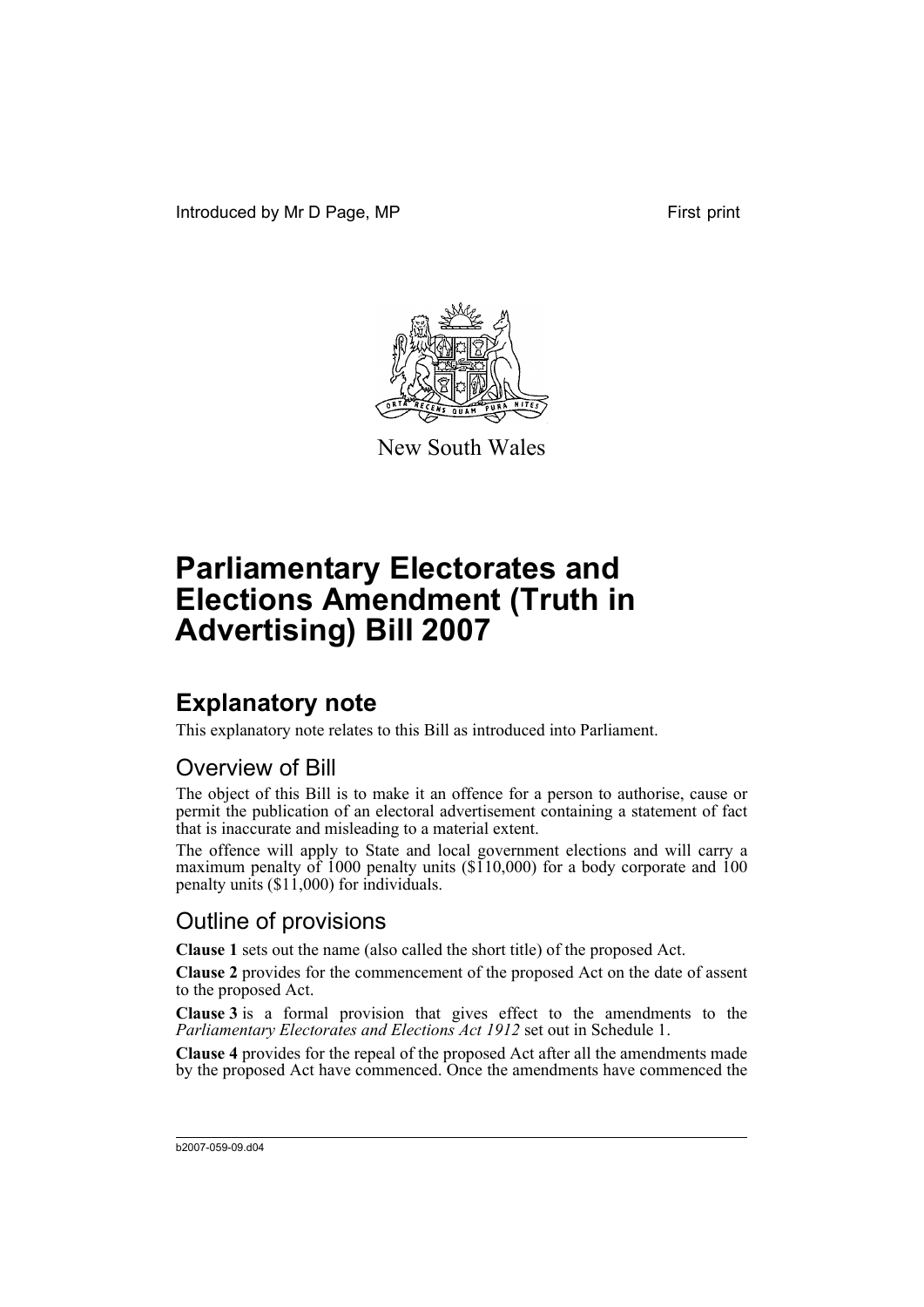Parliamentary Electorates and Elections Amendment (Truth in Advertising) Bill 2007

Explanatory note

proposed Act will be spent and section 30 of the *Interpretation Act 1987* provides that the repeal of an amending Act does not affect the amendments made by that Act.

#### **Schedule 1 Amendment**

**Schedule 1** inserts a new section 151AA into the Act containing the provisions referred to in the Overview.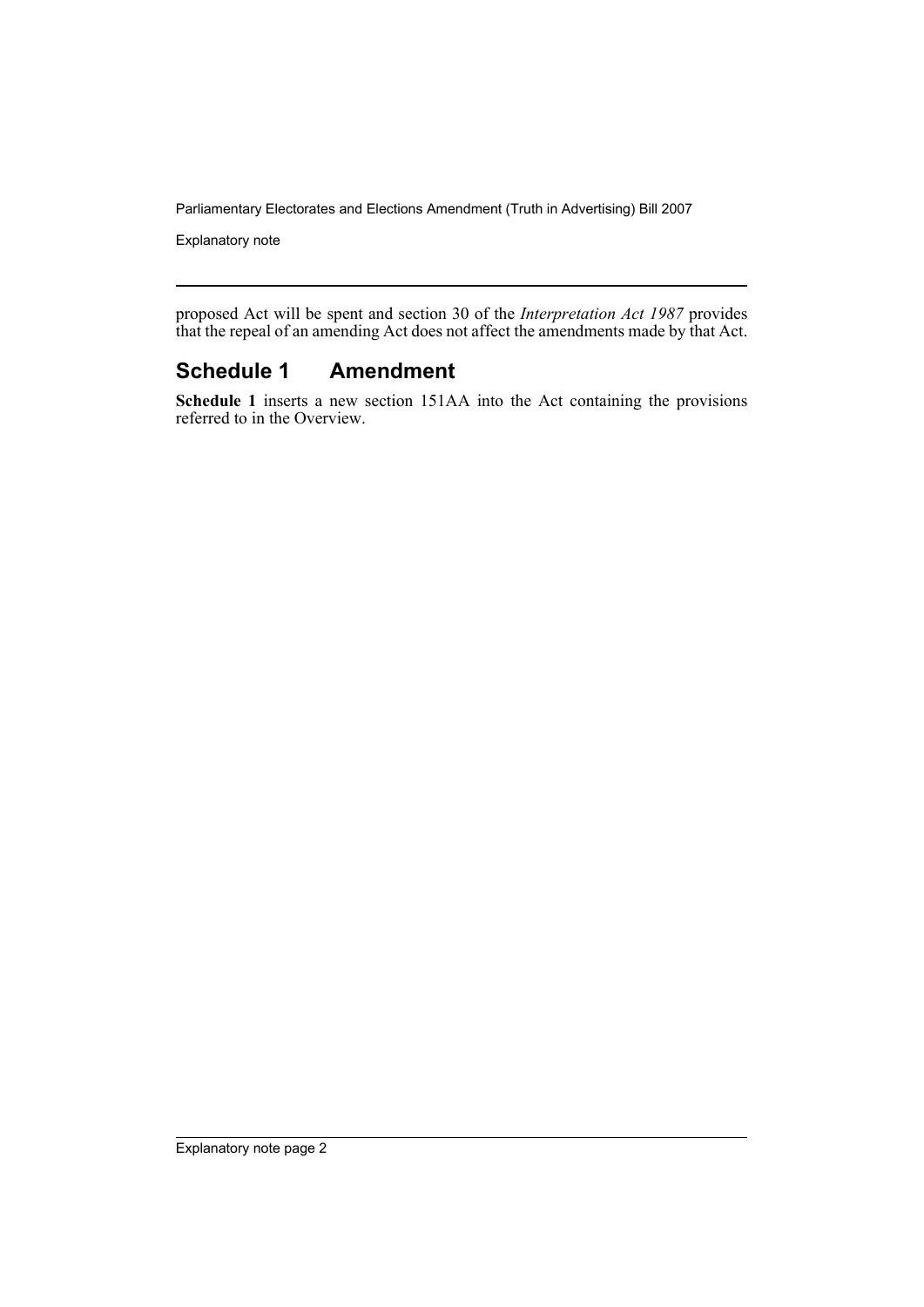Introduced by Mr D Page, MP First print



New South Wales

# **Parliamentary Electorates and Elections Amendment (Truth in Advertising) Bill 2007**

### **Contents**

|            |                                                                        | Page |
|------------|------------------------------------------------------------------------|------|
|            | Name of Act                                                            |      |
|            | Commencement                                                           | 2    |
|            | Amendment of Parliamentary Electorates and Elections<br>Act 1912 No 41 |      |
|            | Repeal of Act                                                          | 2    |
| Schedule 1 | Amendment                                                              | 3    |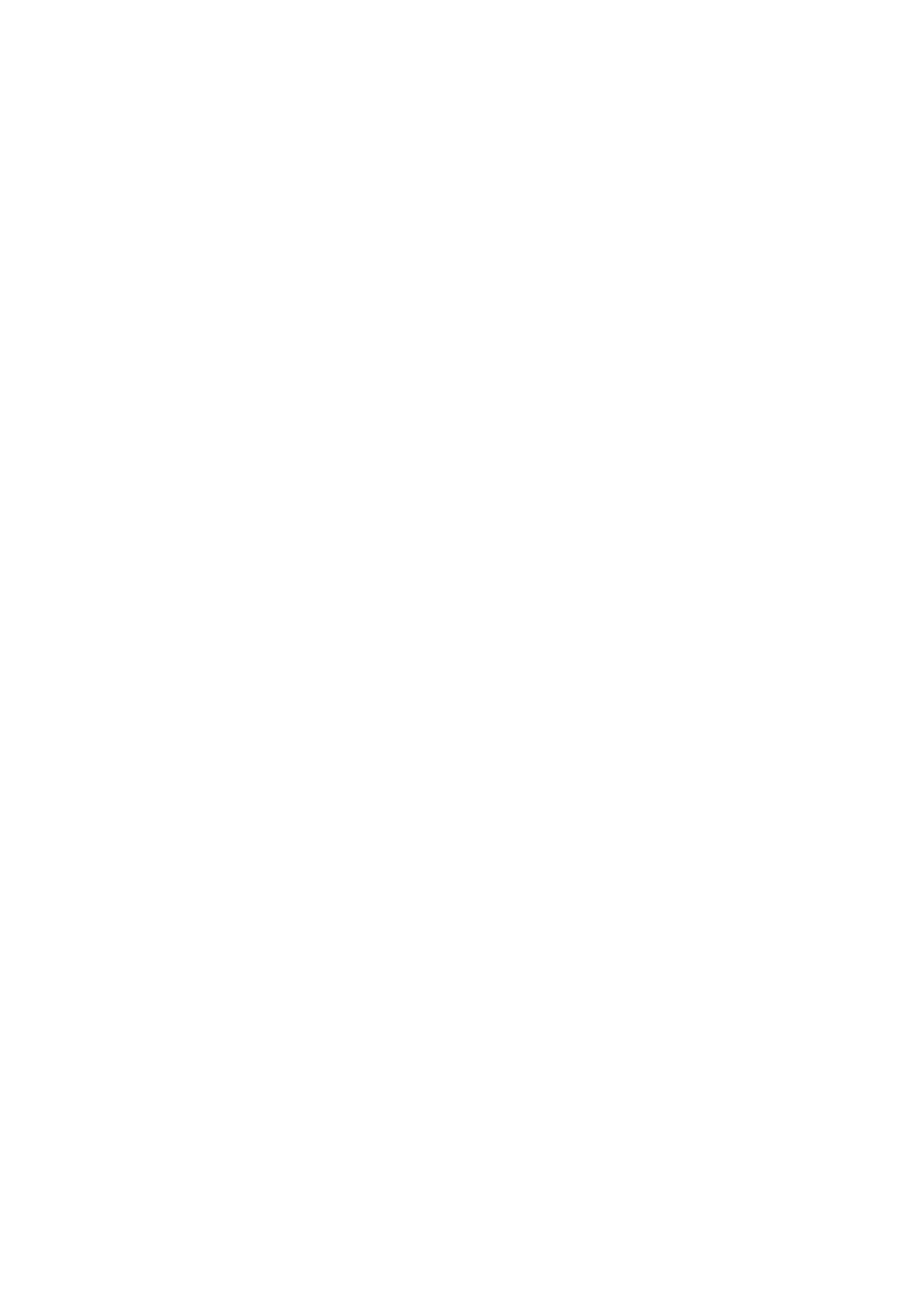

New South Wales

# **Parliamentary Electorates and Elections Amendment (Truth in Advertising) Bill 2007**

No , 2007

#### **A Bill for**

An Act to amend the *Parliamentary Electorates and Elections Act 1912* to provide for truth in political advertising in State and local government elections; and for other purposes.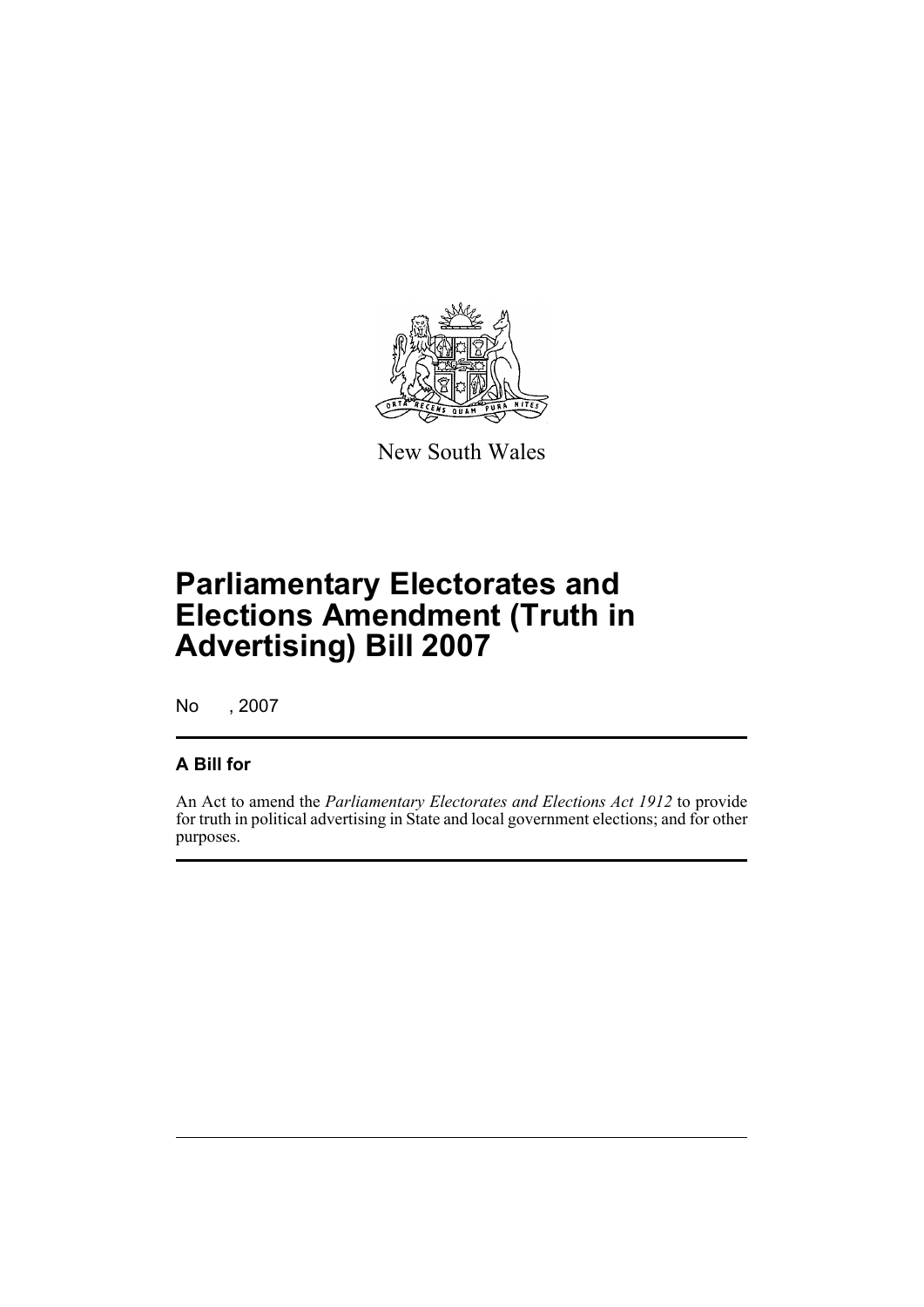<span id="page-5-3"></span><span id="page-5-2"></span><span id="page-5-1"></span><span id="page-5-0"></span>

| The Legislature of New South Wales enacts:                                                                                                                       |                |  |
|------------------------------------------------------------------------------------------------------------------------------------------------------------------|----------------|--|
| Name of Act                                                                                                                                                      | $\overline{c}$ |  |
| This Act is the Parliamentary Electorates and Elections Amendment<br>(Truth in Advertising) Act 2007.                                                            | 3<br>4         |  |
| <b>Commencement</b>                                                                                                                                              | 5              |  |
| This Act commences on the date of assent to this Act.                                                                                                            | 6              |  |
| 3<br>Amendment of Parliamentary Electorates and Elections Act 1912 No 41                                                                                         |                |  |
| The Parliamentary Electorates and Elections Act 1912 is amended as<br>set out in Schedule 1.                                                                     | 8<br>9         |  |
| <b>Repeal of Act</b><br>4                                                                                                                                        |                |  |
| This Act is repealed on the day following the day on which this Act<br>(1)<br>commences.                                                                         | 11<br>12       |  |
| The repeal of this Act does not, because of the operation of section 30<br>(2)<br>of the <i>Interpretation Act 1987</i> , affect any amendment made by this Act. | 13<br>14       |  |
|                                                                                                                                                                  |                |  |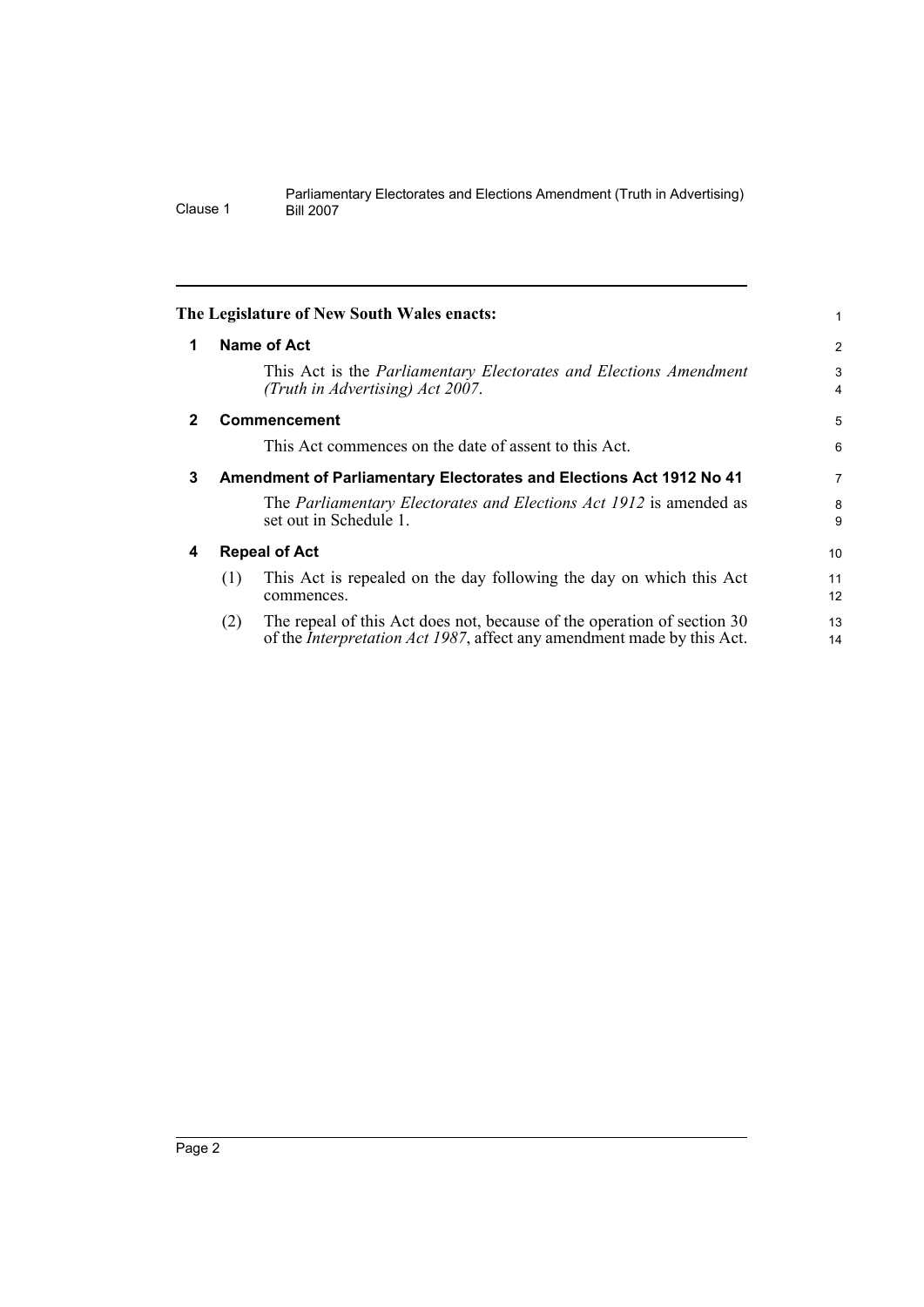Parliamentary Electorates and Elections Amendment (Truth in Advertising) Bill 2007

Amendment Schedule 1

1

### <span id="page-6-0"></span>**Schedule 1 Amendment**

|       |                      | (Section 3)                                                                                                                                                                                                                                                                                           | $\overline{2}$              |
|-------|----------------------|-------------------------------------------------------------------------------------------------------------------------------------------------------------------------------------------------------------------------------------------------------------------------------------------------------|-----------------------------|
|       | <b>Section 151AA</b> |                                                                                                                                                                                                                                                                                                       | 3                           |
|       |                      | Insert after clause 151A:                                                                                                                                                                                                                                                                             | 4                           |
| 151AA |                      | Misleading electoral advertisements-State and local government<br>elections                                                                                                                                                                                                                           | 5<br>6                      |
|       | (1)                  | In this section:                                                                                                                                                                                                                                                                                      | $\overline{7}$              |
|       |                      | electoral advertisement means an electoral advertisement in<br>respect of:                                                                                                                                                                                                                            | $\bf 8$<br>$\boldsymbol{9}$ |
|       |                      | an election of any member or members of the Assembly or<br>(a)<br>a periodic Council election, or                                                                                                                                                                                                     | 10<br>11                    |
|       |                      | an election under the <i>Local Government Act 1993</i> .<br>(b)                                                                                                                                                                                                                                       | 12                          |
|       | (2)                  | A person who authorises, causes or permits the publication of an<br>electoral advertisement (an <i>advertiser</i> ) is guilty of an offence if<br>the advertisement contains a statement purporting to be a<br>statement of fact that is inaccurate and misleading to a material<br>extent.           | 13<br>14<br>15<br>16<br>17  |
|       |                      | Maximum penalty:                                                                                                                                                                                                                                                                                      | 18                          |
|       |                      | 1000 penalty units in the case of a body corporate, or<br>(a)                                                                                                                                                                                                                                         | 19                          |
|       |                      | (b)<br>100 penalty units in any other case.                                                                                                                                                                                                                                                           | 20                          |
|       | (3)                  | It is a defence to a prosecution for an offence under this section<br>if it is established that the defendant:                                                                                                                                                                                        | 21<br>22                    |
|       |                      | took no part in determining the content of the<br>(a)<br>advertisement, and                                                                                                                                                                                                                           | 23<br>24                    |
|       |                      | could not reasonably be expected to have known that the<br>(b)<br>statement to which the prosecution relates was inaccurate<br>and misleading.                                                                                                                                                        | 25<br>26<br>27              |
|       | (4)                  | If the Electoral Commissioner is satisfied that an electoral<br>advertisement contains a statement purporting to be a statement<br>of fact that is inaccurate and misleading to a material extent, the<br>Electoral Commissioner may request the advertiser to do either or<br>both of the following: | 28<br>29<br>30<br>31<br>32  |
|       |                      | withdraw the advertisement from further publication,<br>(a)                                                                                                                                                                                                                                           | 33                          |
|       |                      | publish a retraction in specified terms and a specified<br>(b)<br>manner and form,                                                                                                                                                                                                                    | 34<br>35                    |